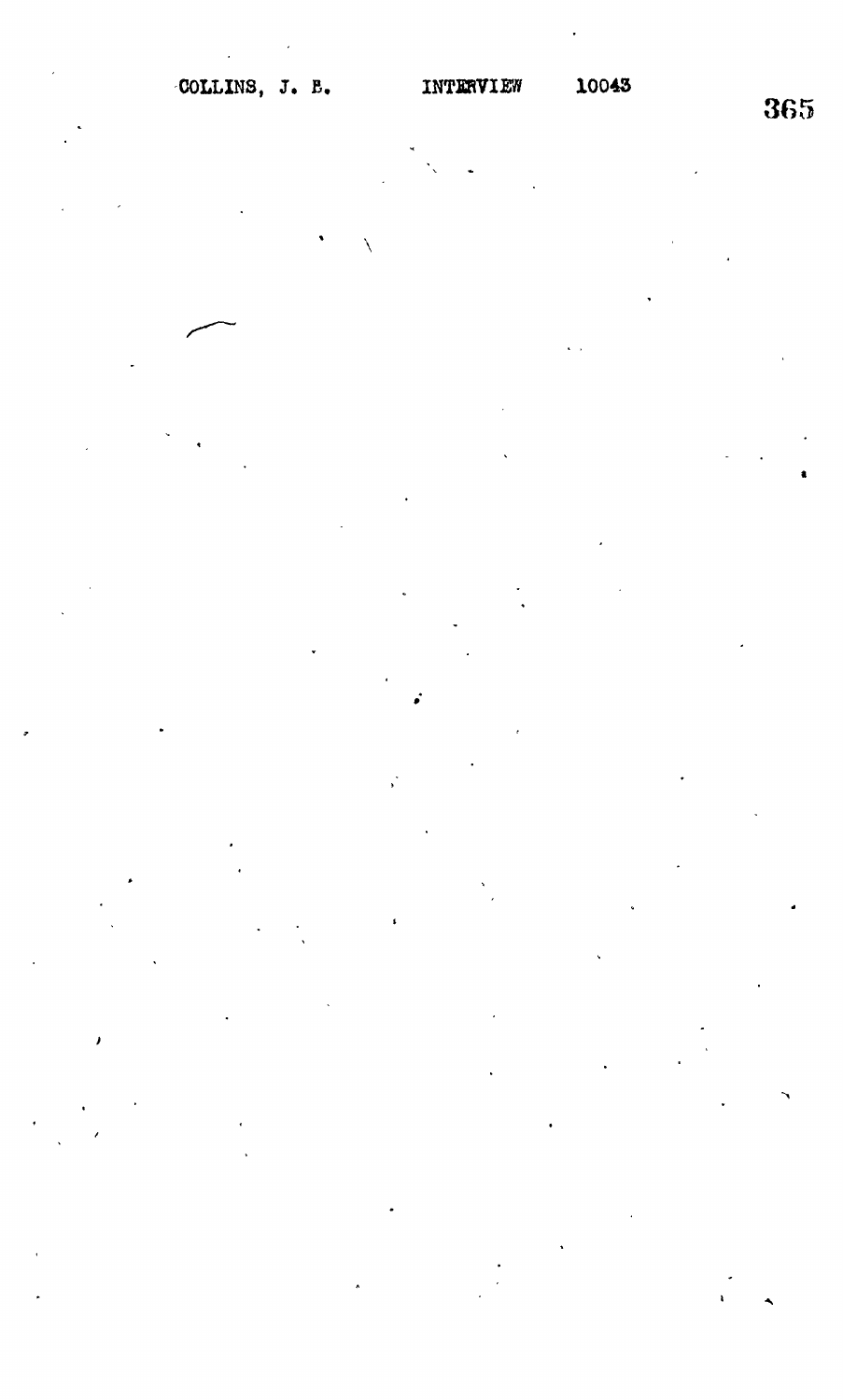|    | Indian-Pioneer History Project for Oklahoma                                                                        |        |
|----|--------------------------------------------------------------------------------------------------------------------|--------|
|    | COLLINS, J. B. INTERVIEW                                                                                           | #10043 |
|    | Field worker's name Robert H. Boatman                                                                              |        |
|    | This report made on (date) February 16                                                                             | 1938 B |
|    |                                                                                                                    |        |
| 1. | This legend was<br>secured from (name) J. B. Collins                                                               |        |
|    | Address <b>Lexington, Oklahoma.</b>                                                                                |        |
|    | This person is (male or female) White, Negro, Indian,                                                              |        |
|    | If Indian, give tribe                                                                                              |        |
|    |                                                                                                                    |        |
|    |                                                                                                                    |        |
|    |                                                                                                                    |        |
|    |                                                                                                                    |        |
|    | .<br>1980au - Jacques Marian, mendeburuakan kematikan kematikan pendadaran kematikan dalam kematikan dalam kematik |        |

 $\bar{\epsilon}$ 

 $\ddot{\phantom{0}}$ 

,  $-11 -$  Form  $D- (S-149)$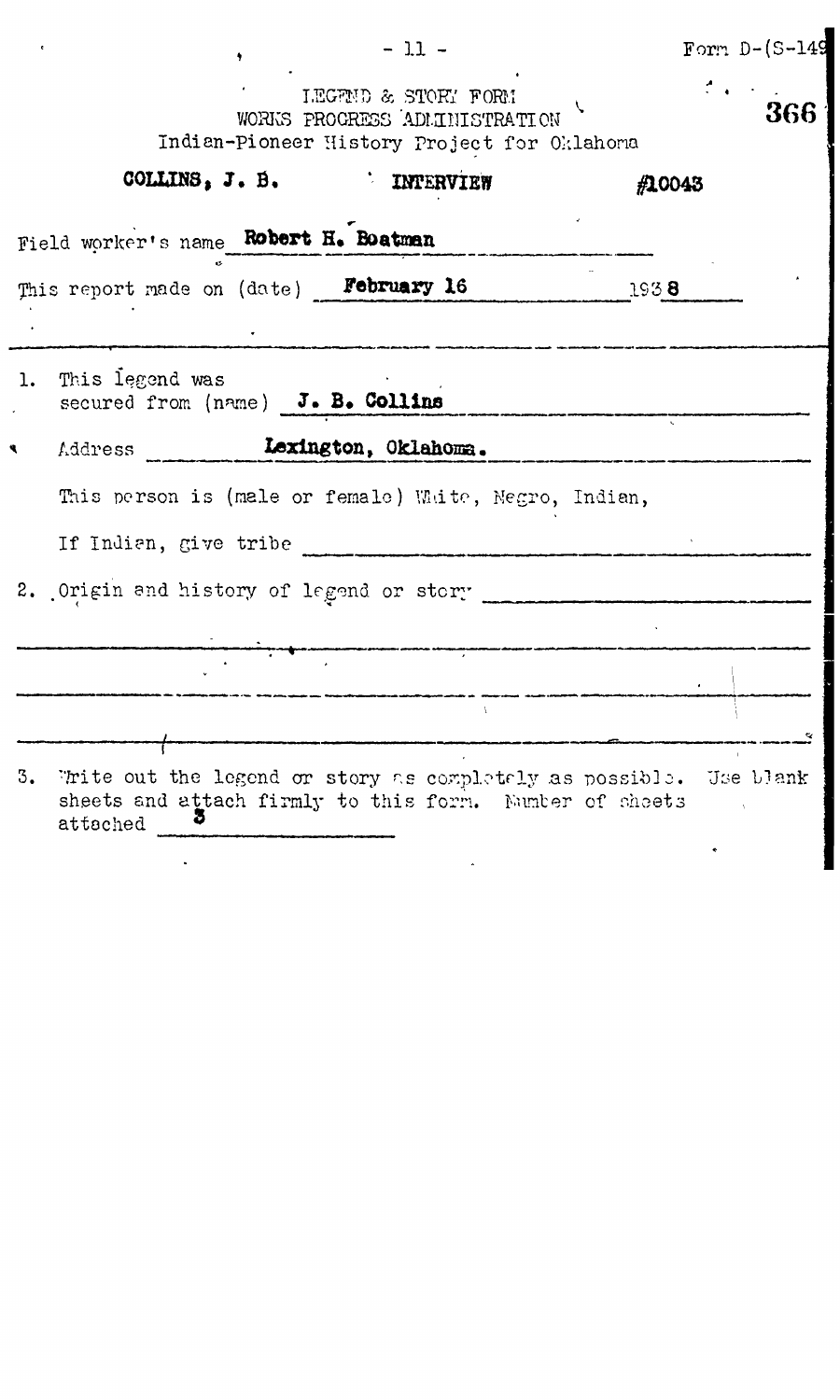## $COLLINS<sub>2</sub>$   $J<sub>1</sub>$   $B<sub>2</sub>$   $\ldots$  INTERVIEW  $\qquad \qquad$   $/20043$

Robert H, Boatman Investigator February 16, 1938,

## Interriew with J, B. Collins Lexington, Oklahoma,

 $I$  was born in Tennessee, October 24, 1860, and  $f$  is remained in that state until I was thirty-four years old, at which time I came to the Indian Territory, in the year 1894.

I stayed for one year at Ardmore, then mored to Lexington In 1895, an inland town located near the east bank of the South Canadian Hirer, about one mile east of Purcell. Lexington was known as a border town, of old Oklahoma, proper and the Indian Territory.

In the '90's the little town of Lexington was composed of some three stores and five saloons and was a town of tough character. There were only a few established routes and the only means of transportation for , Lexington was either by horseback or hack. There were no bridges on the Canadian River and this was a great hindrance to all transportation to the west, since the Canadian River had to be forded and oftentimes a wagon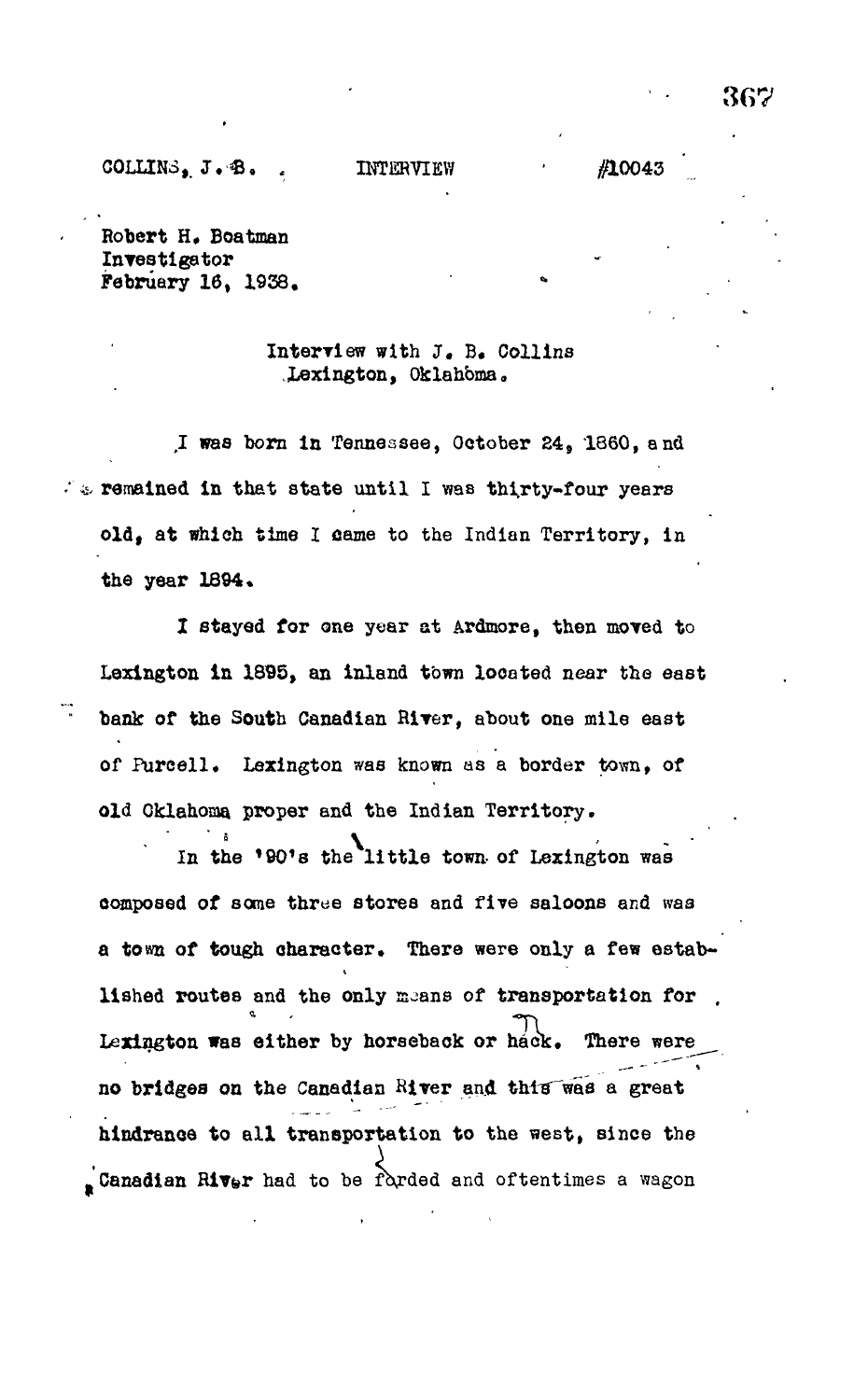COLLINS. J. B. THERVIEW . #10043

۵

-20

**would be bogged in the sand and people would work: for days** to get ut of the bog. Sometimes the family would have to walk out, leaving their possessions to be swallowed by the • J **muddy waters of the Canadian.River, Thousands of dollars in property and many lives have been lost' in the bogs and swollen waters of this river before the erection of bridges in the Territory,**

**In 1896 an old wooden structure of bridge was erected across the Canadian River, known as a connecting point between Lexington and Puroell, after which a very progressive** business began in our town. I established a mercantile **business and set out to better the conditions of our torn and hare met with many disappointments, though' I have always advocated the development of our oountry and town and after many years os such we of today should be proud of the development of our country from what was once a eo'intry of idle waste filled principally with roaming Indians and outlaws.**

**The enforcement of law was hardly, recognizeable, as only s few United States Marshals with a few deputies were here and these refugees from justice usually knew about the times that**